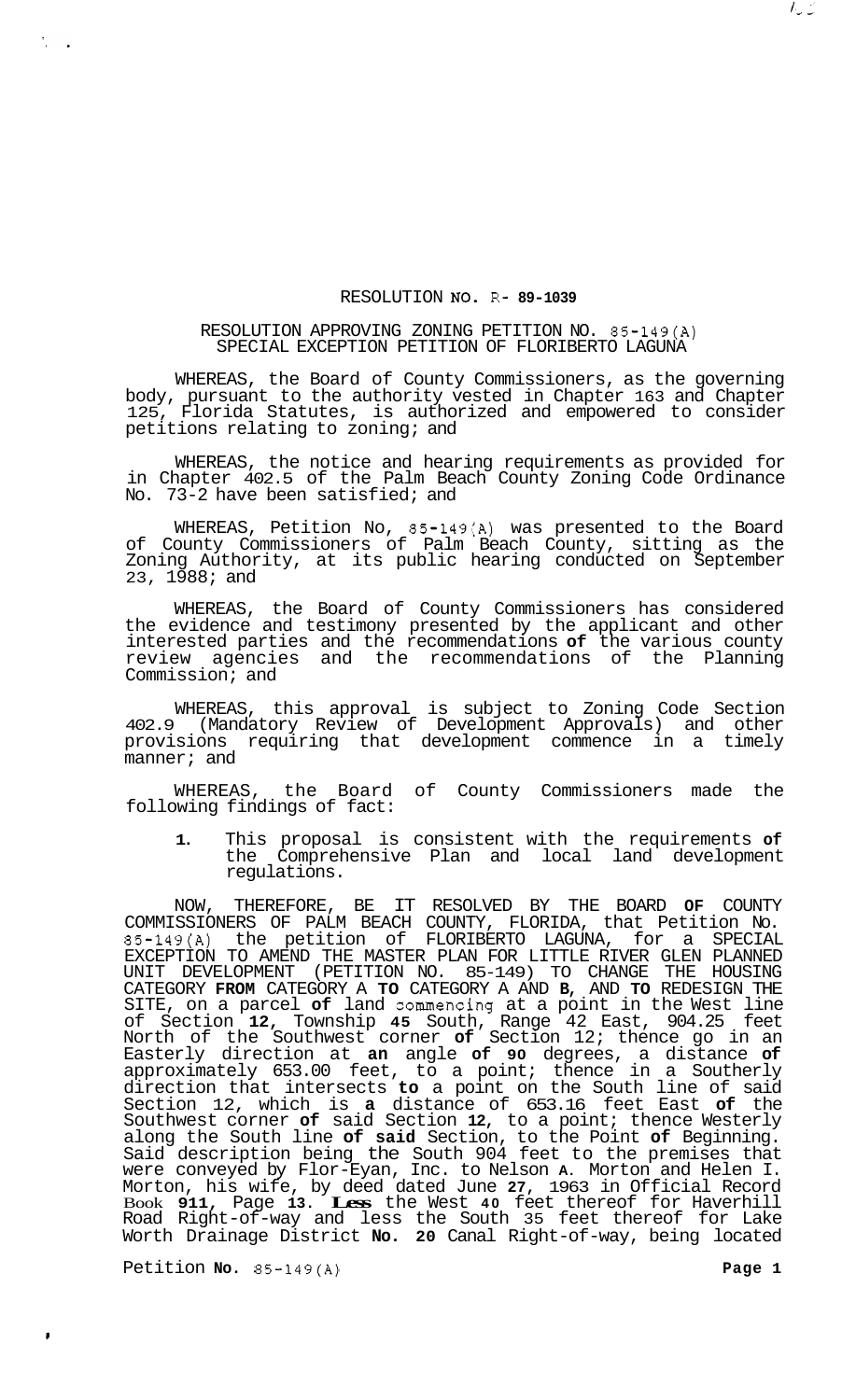on the east side of Haverhill Road, approximately **.8** mile south of Hypoluxo Road, in a RS-Single Family Residential Zoning District, was approved on September **23, 1988** as advertised, subject to the following conditions:

- **1.**  The developer shall comply with all previous conditions of approval, unless expressly modified herein.
- **2.**  Prior to certification, the site plan shall be amended to indicate the following:
	- a) Required **.67** acres of recreation or reference to provisions of the recreation regulations as provided in the Subdivision Ordinance, Article IX, Section VIII.B.2; and,
	- b) Open space calculations in accordance with Section **500.21.J.** of the Zoning Code. The master plan shall clearly identify a minimum of **4.3** acres of bona fide open space.
- **3.**  All native vegetation within the common open space areas and buffers shall be preserved and incorporated into the project design.
- **4.**  All prohibited species located onsite shall be removed prior to the issuance of any building permits.
- **5.**  The petitioner shall provide the equivalent value of **.013** acres of land per dwelling unit for recreational uses and provide guarantee for all proposed recreational facilities in a form acceptable to the County Engineer at time of plat as required under Article IX of the Palm Beach County Subdivision and Platting Regulations Ordinance **73-4.**
- **6.**  The developer shall install a combination of a berm and a hedge, to reach a height of six **(6)** feet within one **(1)** year, supplemented with canopy trees spaced thirty **(30)** feet on center, within the required twenty-five *(25)* foot buffer.
- *7.*  Sewer service is available to the property. Therefore, no septic tank shall be permitted on the site.
- **8.**  Water service is available to the property. Therefore, no well shall be permitted on the site to provide potable water.
- **9.**  Condition **No. 9 of** Zoning Petition **85-149** (Resolution **No. R-86-132)** which presently states:
	- **"9.** Based on the Traffic Performance Standards (Category "B") , the Developer shall contribute an additional **\$23,055.00** plus the impact fee **of \$33,125.00** toward Palm Beach County's existing Roadway Improvement Program, these total funds of **(\$56,180.00) to** be paid prior **to** October **1, 1986**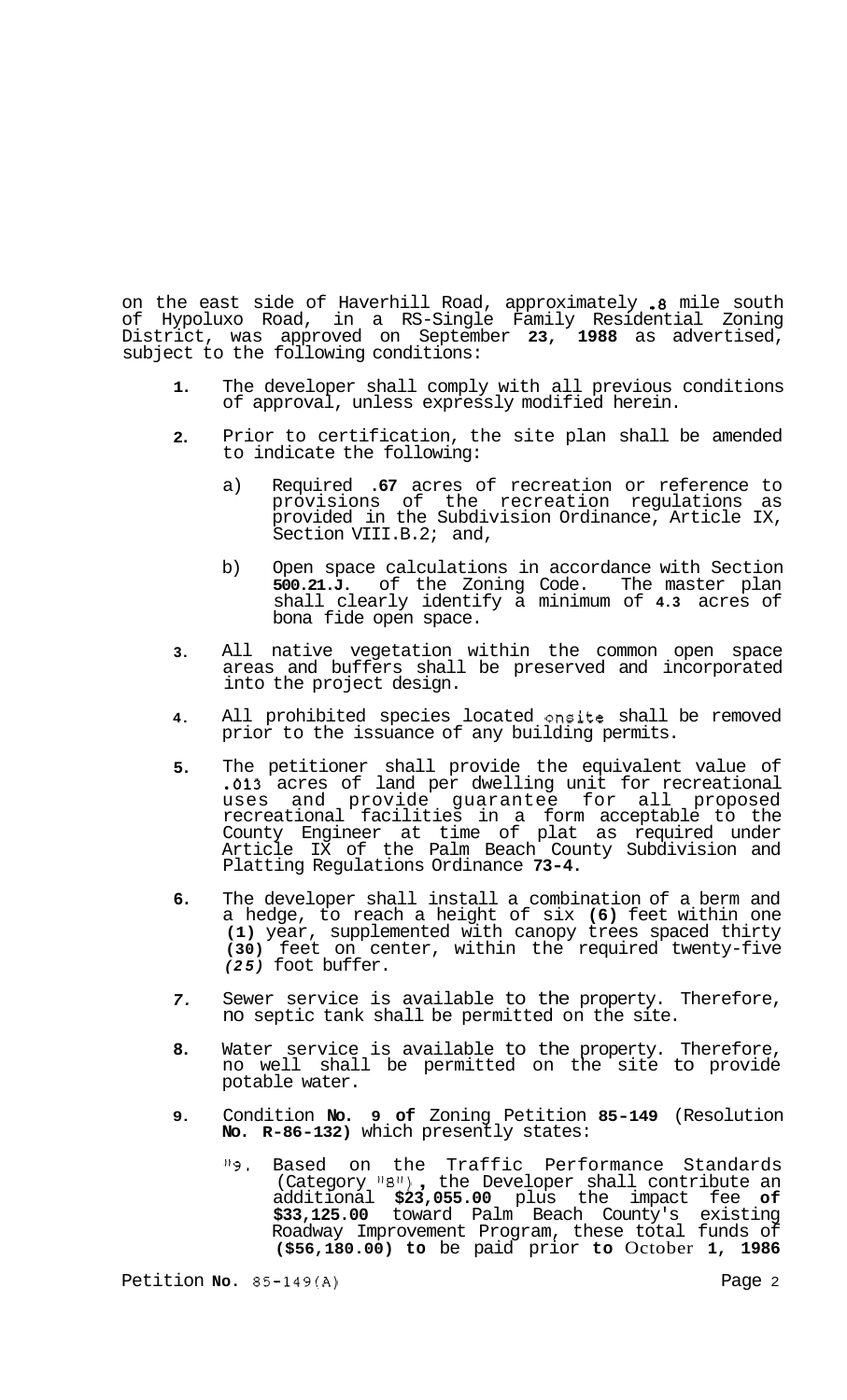**or prior to the issuance of a Building Permit whichever shall first occur.** 

**If the "Fair Share Contribution for Road Improvements Ordinance" is amended to increase the Fair Share Fee, this additional amount of \$23,055.00 shall be credited toward the increased Fair Share Fee."** 

**Is hereby amended to read as follows:** 

**"Based on the Traffic Performance Standards (Category )IBV1), the Developer shall contribute an additional \$23,055.00 plus the impact fee of \$33,125.00 toward Palm Beach County's existing Roadway Improvement Program, these total funds of (\$56,180.00) to be paid prior to December 1, 1988 or prior to Certification of the Master Plan whichever shall first occur.** 

**If the "Fair Share Contribution for Road Improvements Ordinancell is amended to increase the Fair Share Fee, this additional amount of \$23,055.00 shall be credited toward the increased Fair Share Fee.!'** 

- **10. The Lake Worth Drainage District will require a Quit Claim Deed for the south 35 feet of the east 613.16 feet of the west 653.16 feet of Section 12, Township 45 South, Range 42 East for the right-of-way for Lateral Canal No. 20.**
- **11. Failure to comply with the conditions herein may result in the denial or revocation of a building permit; the issuance of a stop work order; the denial of a Certificate of Occupancy on any building or structure; or the denial or revocation of any permit or approval for any developer-owner, commercial-owner, lessee, or user of the subject property. Appeals from such action may be taken to the Palm Beach County Board of Adjustment or as otherwise provided in the Palm Beach County Zoning Code. Violations of the conditions herein shall constitute violations of the Palm Beach County Zoning Code.**